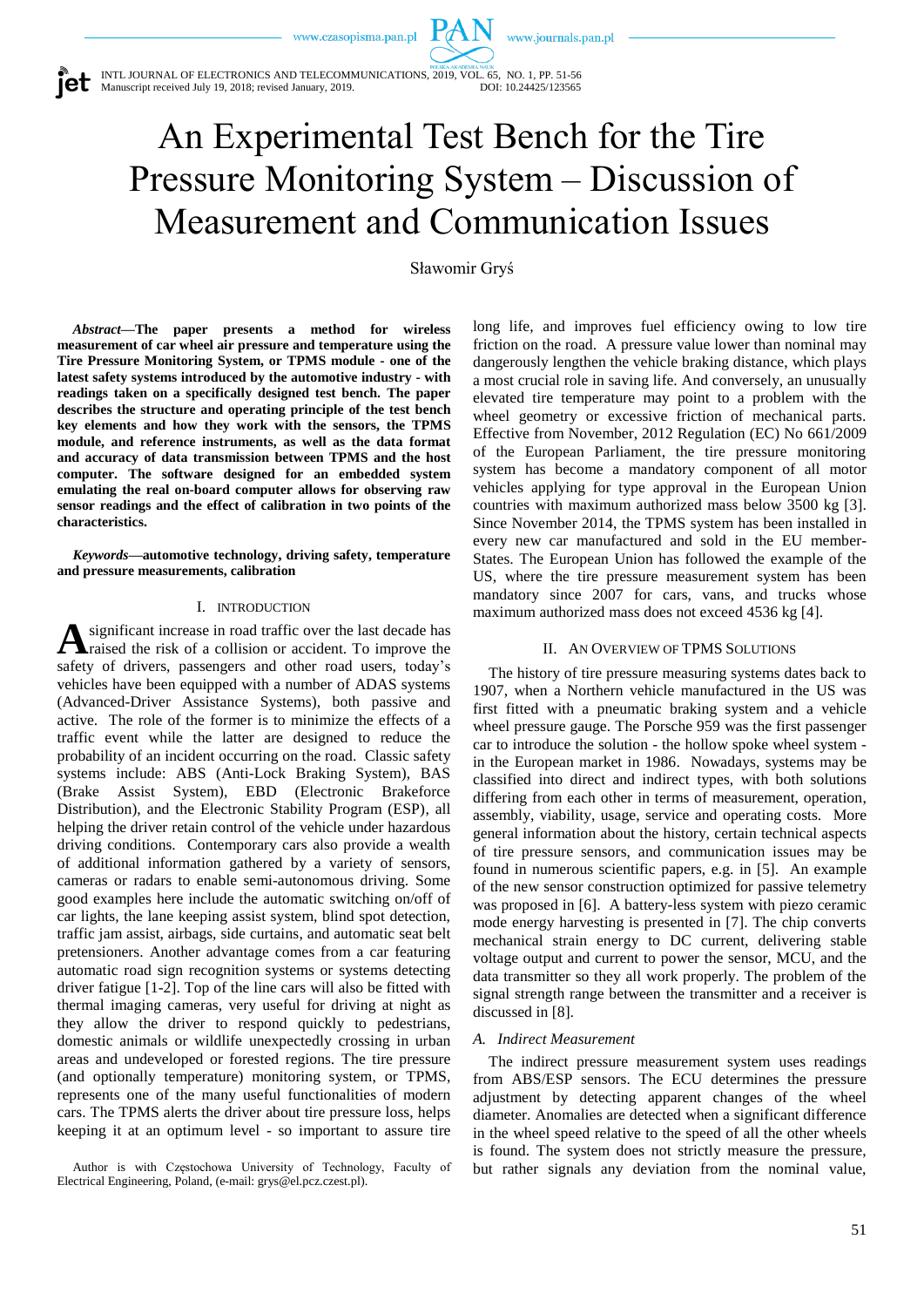

usually  $\pm 30 \div 40\%$  (after inflating all the wheels to the same value). When the pressure in all the wheels is incorrect, but at a similar level, the system is blind and cannot detect abnormalities. Another disadvantage of the indirect system consists in its inability to control the pressure when the vehicles comes to a full stop as the system requires a speed of minimum 40 km/h to operate properly.

# *B. Direct Measurement*

The TPMS direct system consists of sensors located inside every wheel and a receiver module communicating with an onboard computer. The module connects wirelessly with each sensor, analyses the data, and then transmits it to the device which informs the driver about the current wheel pressure value. Depending on the option, the driver receives information about the general or detailed conditions. In the case of a Low version, when the warning light comes on, it means that the pressure in at least one of the wheels has dropped below the nominal value. In a more complex High version, the system displays the current pressure value and optionally – the temperature inside every wheel. Figure 1 shows differences in data visualization for both versions.



Fig. 1. Visualization for Low (a) and High (b) versions - adapted from [9]

## III. AN EXPERIMENTAL TPMS TESTING STAND

The proposed testing stand presented in this section makes it possible to operate and test the TPMS system components, including the measurement systems, software and measurement techniques, sensor accuracy by comparing readings with those of reference instruments, calibration, estimated uncertainty of predicted adjustments to raw measurements, and visualization results. Figure 2 shows the entire structure of the testing stand.

The stand consists of a car wheel (2), with three TPMS wireless battery-operated sensors and two 45 W heaters mounted inside. Typical car bulbs with two separated sections are used as heaters. They simulate changes in ambient conditions, e.g. summer or winter. In addition, a small fan is mounted inside the wheel for faster temperature equalization. With the fan turned on, the sensors inside the wheel show almost the same temperature, allowing the operator to compare readings to the same reference value. The control panel (4) is used to control the fan and four heating sections. The heaters, fan, and the TPMS module (3) are all supplied by power unit (7) of 120 W and maximum load of 10 A. The sensor (5) was placed outside to measure the ambient pressure and temperature. The tire pressure may be changed using the foot pump (9) and lowered with a manual valve integrated with the pressure gauge. The reference electronic two-channel





Fig. 2. Experimental testing stand for wireless measurement of temperature and pressure (a): 1 - reference pressure gauge, 2 - wheel, 3 - TPMS module, 4 control panel of the fan and heaters, 5 - pressure and temperature sensor, 6 reference thermometer, 7 - power supply, 8 - stm32 (ARM) microprocessor system, 9 - foot pump; MEMS sensor and TPMS module (b)

thermometer (6) measures the ambient temperature and the temperature inside the wheel. It displays the temperature in real time and may be set by the user to sound an alarm to prevent exceeding the maximum temperature. The data sent by the TPMS module (TPMS MY07 Receiver) designed for Hyundai cars is received on a PC or an embedded system (8).

## *A. Integrated Pressure and Temperature Sensor*

 A typical TPMS sensor consists of a sensor and crafted electronics encapsulated in a plastic enclosure and integrated with a classical valve. The system includes a piezo resistor to measure tire pressure and a semiconductor temperature sensor. The system is equipped with an internal antenna that communicates with the TPMS receiving module at 315 MHz for the US market. In Europe, the system works in the UHF radio spectrum, i.e. 433 MHz. The TPMS sensor electronic circuit is powered by a 3.6 V lithium-ion battery and has a service life of approximately 5-7 years. In more sophisticated systems, the battery discharge rate is transferred to an on-board computer application and optionally available to the driver. Air pressure measurement is taken using a classical bridge circuit with 4 piezo resistors. In the absence of pressure,

52 S. GRYS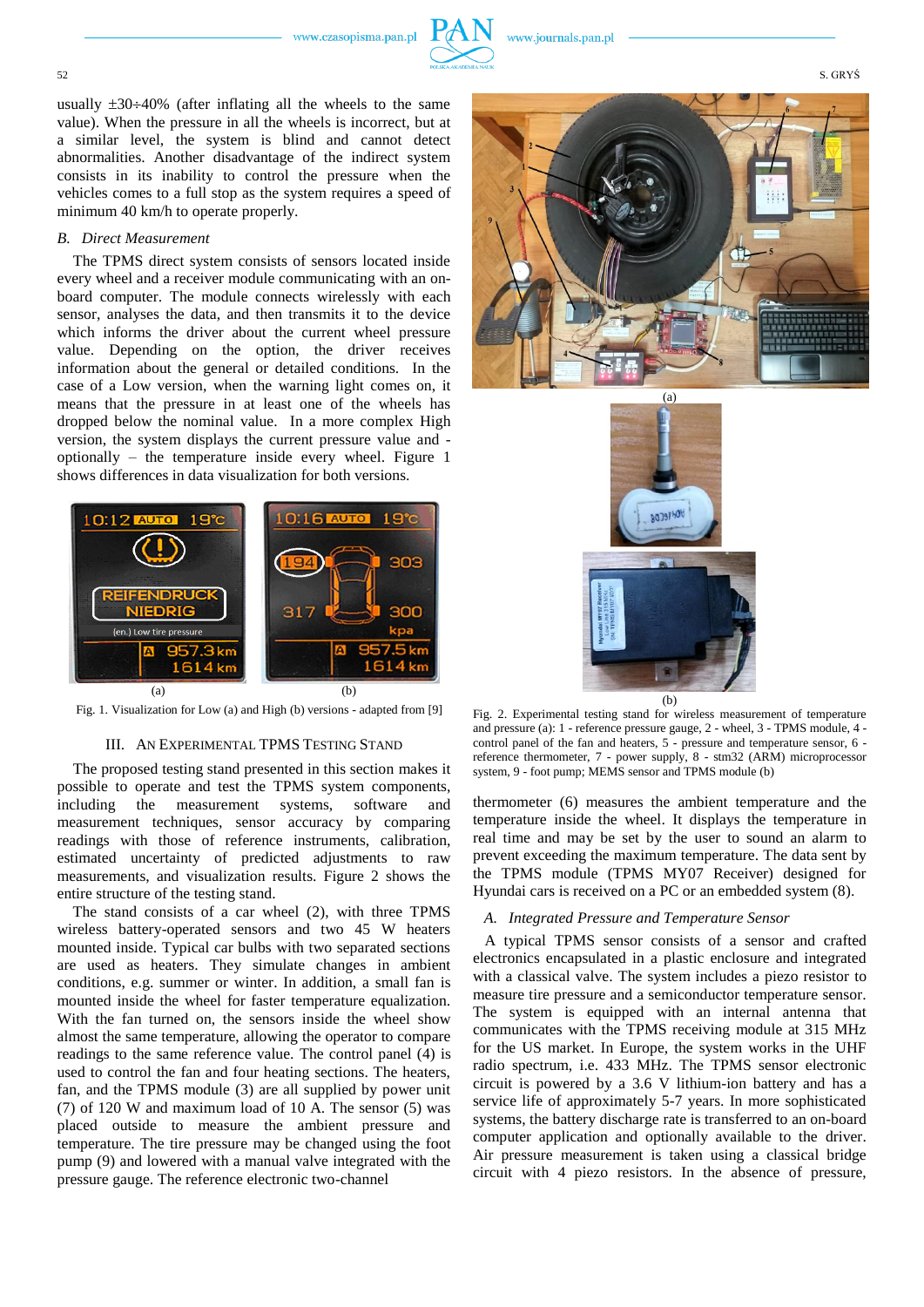

resistances of all the branches of the bridge are identical and a zero output is obtained. Under pressure, bridge resistors change their resistance: two of them increasing and two of them lowering it; thus, the higher the pressure, the greater the imbalance of the bridge. The output of the bridge is therefore a measure of the pressure [10].

# *B. TPMS Receiver Module*

The purpose of the module is to assess communication between the sensors and the on-board computer which displays data on the vehicle dashboard. The receiver features three operating modes: sleep, test, and standard operation. In the idle mode, the module is entirely inactive. In the test mode, signal reception is enabled, but the automatic sensor identification function remains inactive. In the standard mode, the sensor operates at full functionality. The receiver is designed to operate correctly at temperatures between -40°C and +120° C. Under real-life conditions, the module is connected to the CAN or LIN car network. For purposes of our stand, the CAN interface was replaced with USART for easy connection to popular devices, such as a PC computer.

# *C. Communication with TPMS Receiver Module*

The TPMS receiver module can be connected directly to a PC equipped with software for monitoring serial port, e.g. HyperTerminal or Realterm. Another possibility is connection to the embedded system via a wired RS232 interface - Figure 3. In both cases, the transmission mode is asynchronous, with no parity, 1 stop bit and speed 9600 bauds. S1-S4 are four MEMS sensors.



Fig. 3. Diagram of connections

The embedded system is based on the Redbull v3 development platform with a 32-bit ARM Cortex-M3 (STM32F103ZE) microprocessor and equipped with peripherals, i.e.: two USART ports, an LCD graphic display, timers and a touch panel. Processor programming is accomplished using a JTAGcompatible programmer/debugger working in OpenOCD mode. The communication involves sending a data frame from a PC computer or embedded system to the TPMS module. Each query and response frame consists of three fields, as below:

- 1 byte packet identifier,
- packet length dependent data,
- 2-byte CRC-16-CCITT code (polynomial 0x1021).

The response ID is a query ID with added offset 0x80. The following query formats are available:

A. Verification of module presence and transmission correctness:

- query ID 0x00, query data length 0 bytes, CRC 0xE1F0;

- response ID 0x80, response data length 18 bytes: bytes 0-15 contain an invitation string in ASCII format, byte 16 and 17 represent the main and additional firmware version numbers; CRC depends on a string content.

B. Reading data from sensors

- query ID 0x01, query data length 0 bytes, CRC 0xF1D1;

- response ID 0x81, response data length 16 bytes, data include temperature and pressure information for each of the 4 sensors individually; each reading is recorded using two bytes in the following order:

0-1 - temperature measured by sensor No. 1; 2-3 - pressure measured by sensor No. 1; 4-5 and 6-7, respectively for sensor no. 2; 8-9 and 10-11, respectively for sensor no. 3; 12-13 and 14-15 - the same for sensor 4; CRC response depends on sensor readings.

#### C. Reading the sensor ID

- query ID 0x02, query data length 0 bytes, CRC 0xC1B2;

- response ID 0x82, response data length 16 bytes, data contains hexadecimal notation with TPMS sensor numbers recorded on 4 bytes for each sensor: 0-3: ID of sensor no. 1; 4- 7: ID of sensor no. 2; 8-11: ID of sensor no. 3; 12-15: sensor no. 4; CRC response depends on sensor IDs.

#### *D. Software for an Embedded System*

The C code was written for the stm32 platform emulating functionality of car dashboard. The program was developed using the CooCox CoIDE package. Any data received from the TPMS module is visualized on the LCD as a hexadecimal number and additionally sent to the second serial port of the embedded system for data archiving by any external device, e.g. a PC computer. The basic function of the program, i.e. A. Connection, is responsible for checking the transmission. As a result of the query, the TPMS module re-sends the message containing the text with its nick. An unsuccessful attempt to complete the data frame at a time of 1800 ms results in an error message on the LCD. In addition, the CRC checksum is calculated for the received data. Its non-zero value indicates a transmission error. This situation caused by a physical disconnection is illustrated in Figure 4a.

A warning is displayed because of a missing valid response to the C. Sensor ID query. The correct answer should bring up the individual sensor numbers. The open source code with C functions that is available on the website [11] was used to calculate CRC, because the CRC hardware unit being a part of the stm32 microprocessor calculates and validates the checksum only for the fixed CRC-32 polynomial. Data sent to the TPMS module is also protected by the CRC algorithm. The theoretical approach, the influence of the polynomial degree and its values on the efficiency of double and group error detection, as well as some practical aspects of CRC have been discussed in the paper [12]. The key important function of the software running on the embedded system consists in the ability to read the temperature and pressure from sensors via the TPMS module.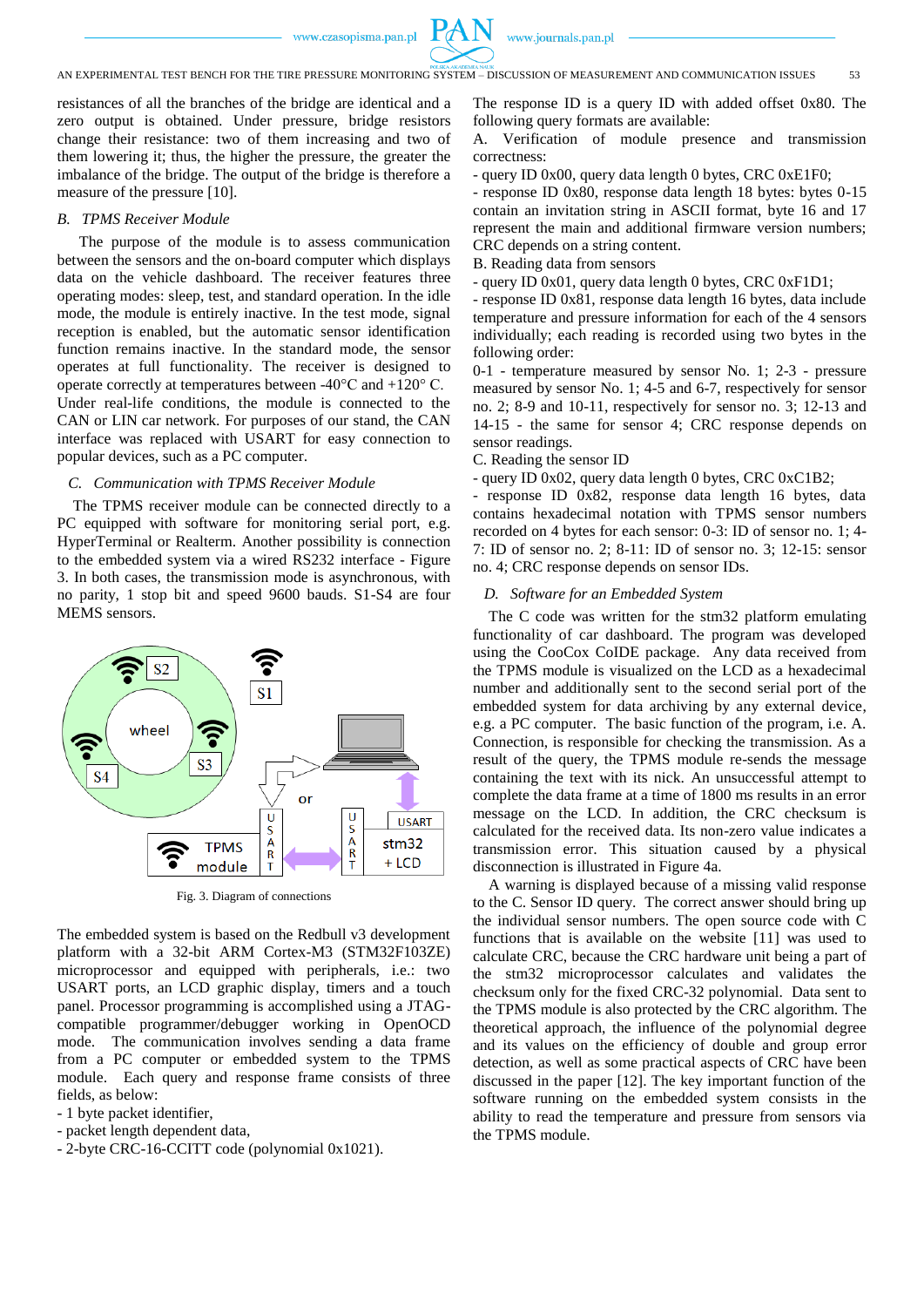



Fig. 4. A view of the user display: CRC error detected (a), readings of measurement data with active calibration of pressure sensor No. 2 and temperature alarm (b)

Figure 4b shows the response to the query B. Temp. & Pressure. The user can also set the maximum temperature using the mini-joystick. At the bottom of the screen one can see the sensor IDs whose readings have exceeded the accepted alarm threshold. The data presented here corresponds to the pressure approaching 500 mbar (uncalibrated readings, except sensor No. 2) and the temperature close to ambient. The alarm threshold is set to 26°C, hence the system reports alarms for sensors 2, 3, and 4.

## IV. SENSOR CALIBRATION

The test stand is equipped with an external reference thermometer and a Bourdon tube type manometer, both of them with negligible uncertainties for the assumed circumstances. It allows for constructing a calibration curve for the selected sensor. The idea of sensor calibration will be presented in more detail below. Using the same axis scale for the measured value and the reference value, the characteristics of an ideal sensor (say for temperature) is described by the straight line  $t_{ref}=a\cdot t+b$ , with coefficients  $a=1$  and  $b=0$ . The subscript *ref* refers to the reading of a reference instrument, here the external electronic thermometer. The real sensor is, of course, imperfect. Adjusting the sensor reading requires determining the values of *a* and *b* coefficients. In the next step, the predicted correction based on *a*, *b* may be applied to the

current reading based on two or more points of the calibration curve.

# *A. Two Point Calibration*

The *a*, *b* coefficients are calculated from the equation of the straight line passing through two points {  $t_{ref1}, t_1$ } and { $t_{ref2}, t_2$ } of the curve, where  $t_{ref1} \neq t_{ref2}$  and  $t_1$  and  $t_2$  are readings of the temperature measured by the TPMS sensor and – additionally  $t_{ref1}$ < $t_{ref2}$ . The designation  $t'$  refers to the reading adjusted after calibration. An example of the calculation procedure for two arbitrarily taken pairs of temperature is presented below in Equation (1), where:  $t_1 = 30 \degree C$ ,  $t_2 = 46 \degree C$  and  $t_1_{ref} = 31 \degree C$ ,  $t_2_{ref} = 48$  $^{\circ}C$ :

$$
a = \frac{t_{2ref} - t_{1ref}}{t_2 - t_1} = 1.0625 \quad b = \frac{(t_{1ref} + t_{2ref}) - a \cdot (t_1 + t_2)}{2} = -0.875 \tag{1}
$$
\n
$$
t_1 = a \cdot t_1 + b = 31.00^{\circ} \text{C}
$$
\n
$$
t_2 = a \cdot t_2 + b = 48.00^{\circ} \text{C}
$$

After applying correction factors *a* and *b*, the sensor readings should be close to the reference values, with a small difference due to a limited precision of the arithmetic calculations and the assumed linearity of the characteristics. This calibration method was applied in C code of the software for the embedded system. Pressures  $p_{ref1}=0.2$  bar and  $p_{ref2}=0.5$ bar were assumed *a priori* to represent two reference points. The software assumes the real pressure equals *pref*<sup>1</sup> and after pushing the button, it assigns the current reading to  $p_1$  and repeats it for *pref*2. Pushing the button for improper reference values will result in incorrect *a* and *b* parameters. Figure 4b presents the effect of correction applied to sensor No. 2 for tire pressure equal to 0.5 bar. It can be observable (red rim) that the correct value for this sensor is 500 mBar and almost twice underestimated value 274 mBar is for uncalibrated sensors no. 3 and 4.

## *B. Multi Point Calibration - Linear Regression Method*

Assuming a zero measurement error and linearity of the calibration curve, it is sufficient to select two arbitrary points on the curve. In real world, any measurement is burdened with an error, so the true values fall within certain unknown ranges. To reduce the uncertainty of determining the calibration curve position, selecting more than two points is recommended. The least squares optimization can be applied to obtain the *a* and *b* parameters of the linear calibration curve. This methodology is adapted from [13] and will be presented together with real readings recorded at the discussed stand for sensor No. 3. The correction quality will be compared for points 3 and 10 taken from the characteristics. The parameters of the fit, the intercept - *b,* the slope - *a*, and their estimated variances / covariance, are used to assess the standard uncertainty of a predicted correction. Let us assume that the pressure readings range between 0-2.25 bars and are noted as *p.* The *pref* is a known reference pressure read by a high quality analogue pressure gauge - 1 in Fig. 2. Its reading can be considered a conventional true value with an uncertainty appropriate and negligible for this purpose. A linear calibration curve  $p_{cor}=a\cdot p+b$  is fitted to the reference readings to minimize the correction *cor*=*pref‒p* using the least squares method. Finally, the predicted correction can be taken into account in readings by a simple addition, i.e.  $p' = p + p_{cor}$ . If fitting is done, one should expect  $p \approx p_{ref}$  at any point of the characteristics. The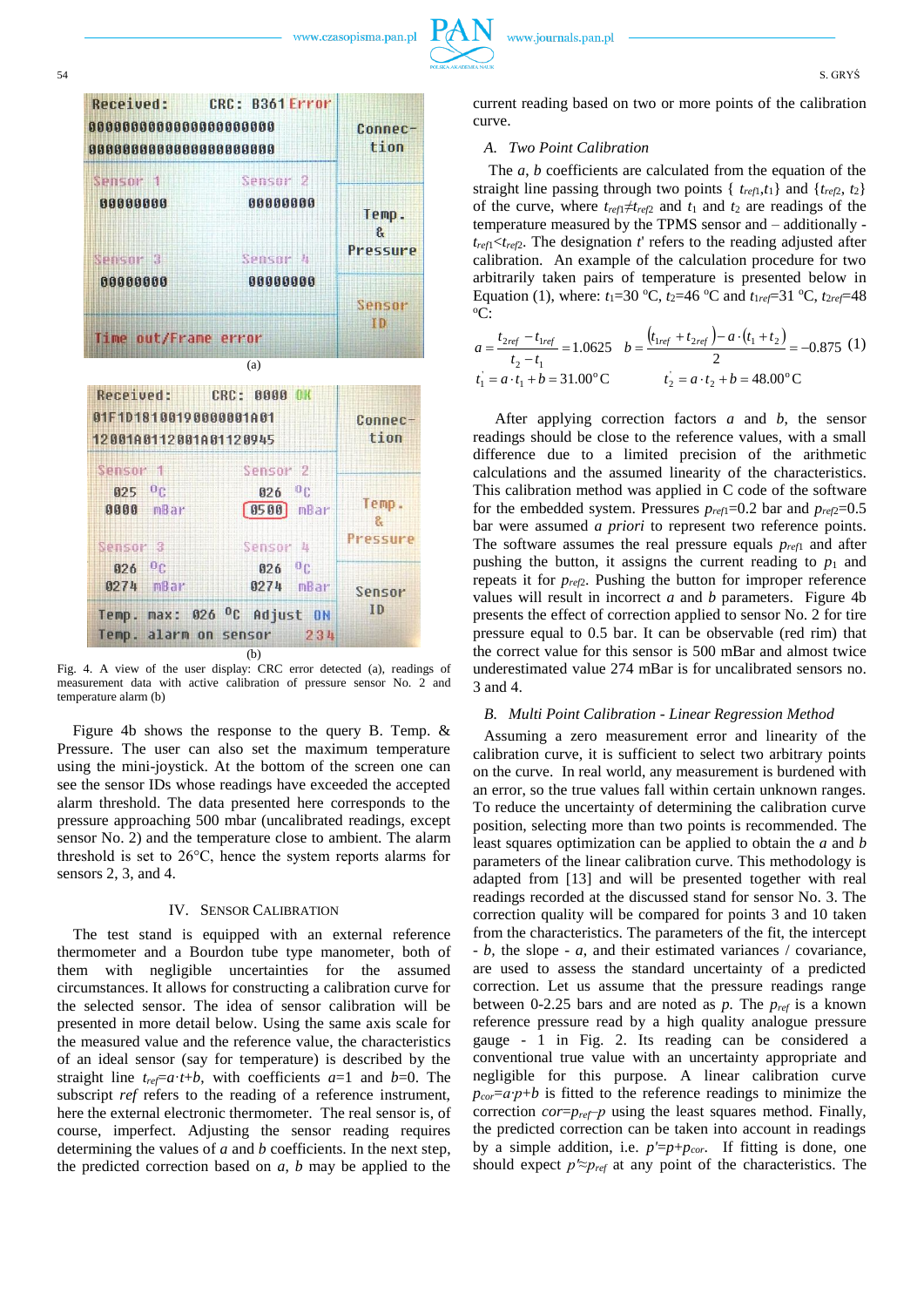

www.journals.pan.pl

## AN EXPERIMENTAL TEST BENCH FOR THE TIRE PRESSURE MONITORING SYSTEM – DISCUSSION OF MEASUREMENT AND COMMUNICATION ISSUES 55

sought coefficients *a* and *b* are obtained by minimizing the function:

$$
S = \sum_{i=1}^{N} (p_{ref_i} - p_i)^2 = \sum_{i=1}^{N} (p_{ref_i} - p_i - a \cdot p_i - b)^2
$$
 (2)

where sums are from  $i=1$  to  $N$  and will be omitted later for better clarity*.* The *a* and *b* can be calculated using the following formulas:

$$
a = \frac{N \cdot \sum (cor_i \cdot p_i) - \sum cor_i \cdot \sum p_i}{D}
$$
 (3)

$$
b = \frac{\sum cor_i \cdot \sum p_i^2 - \sum (cor_i \cdot p_i) \cdot \sum p_i}{D}
$$
 (4)

where:

$$
D = N \cdot \sum (p_i - \overline{p})^2 \tag{5}
$$

and

$$
\overline{p} = \frac{\sum p_i}{N} \tag{6}
$$

The estimated variances and covariance of *a* and *b* are very helpful in estimating the predicted correction uncertainty, which determines the quality of the calibration:

$$
u_a = u_{fit} \sqrt{\frac{N}{D}} \tag{7}
$$

$$
u_b = u_{fit} \sqrt{\frac{\sum p_i^2}{D}}
$$
 (8)

$$
r = -\frac{\sum p_i}{\sqrt{N \cdot \sum p_i^2}} \tag{9}
$$

Where:  $u_{fit}$  is a measure of the overall uncertainty of the fit; the factor *N-2* reflects the fact that because two parameters are determined by the *N* observations, the degrees of freedom of *u<sub>fit</sub>* is *N*−2. Thus,

$$
u_{fit} = \sqrt{\frac{\sum (cor_i - b - a \cdot p_i)^2}{N - 2}}
$$
 (10)

The expression for the combined standard uncertainty of the predicted value of a correction may be obtained by applying the law of uncertainty propagation [13]. Finally, the result is

$$
u_C = \sqrt{u_D^2 + u_a^2} \cdot p_i^2 + 2 \cdot u_a \cdot u_b \cdot r \tag{11}
$$

where:  $u_a$ ,  $u_b$  are the standard uncertainty of *a* and *b*, and *r* is the correlation coefficient between them.

The appropriate MatLab® script showing the implementation of all the above mentioned equations is presented below. It was applied to real measurements for pressure sensor No. 3 - Table I.

The evaluated *a*, *b* coefficients were applied to calculate the corrected pressure value. The curves before and after 3 and 10 point calibration are shown in Fig. 5. Looking at the plot, it is very hard to visually distinguish differences between the curves after calibration for these two cases.

TABLE I MATLAB® SCRIPT WITH THE IMPLEMENTATION OF MULTI POINTS

CALIBRATION

% Calibration of a pressure sensor and estimation % of uncertainty of a predicted correction % inputs: % *p* - readings of pressure % *p\_ref* - known reference pressure % outputs: % *pcor* - predicted correction of reading % *u\_c* - complex standard uncertainty of correction % additional information: % *cor* - measured correction % *p\_adj* - adjusted reading of pressure %  $a - slope$  and  $b -$  intercept of the calibration curve<br>%  $r = constant$  correlation coefficient between a and  $b$  $r$  - correlation coefficient between  $a$  and  $b$ %  $u_a$  and  $u_b$  - standard uncertainty of *a* and *b* % *u*\_*fit* - standard uncertainty of the fit % *N*-2 - degrees of freedom % for 10 readings % *p*=[0.014 0.164 0.288 0.411 0.575 0.712 0.849 1.000 1.123 1.288] % *p\_ref*=[0.00 0.25 0.50 0.75 1.00 1.25 1.50 1.75 2.00 2.25] % for 3 selected readings from above set *p*=[0.164 0.712 1.288] *p\_ref*=[0.25 1.25 2.25] *cor*=*p\_ref-p N*=size(*p*,2); *p\_mean*=mean(*p*); *denominator*=N\*sum((*p*(:)-*p\_mean*).^2); *a*=(*N*\*sum(*cor*.\**p*)-sum(*cor*)\*sum(*p*))/*denominator b*=(sum(*cor*).\*sum(*p*.^2)-sum(*cor*.\**p*)\*sum(*p*))/*denominator r*=-(sum(*p*))/sqrt(*N*\*sum(*p*.^2)) *u\_fit*=sqrt(sum((*cor*-*b*-*a*\**p*).^2)/(*N*-2)) *ua*=*u\_fit*\*sqrt(*N*/*denominator*) *ub*=*u\_fit*\*sqrt(sum(*p*.^2)/*denominator*) *pcor*=*b*+*a*\**p p\_adj*=*p*+*pcor u\_c*=sqrt(*ub*^2+*p*.^2\**ua*^2+2\**p*\**ua*\**ub*\**r*) % end of the script



Fig. 5. Calibration curve, where: 1 - uncalibrated, 2- calibrated in 3 points, 3 calibrated in 10 points